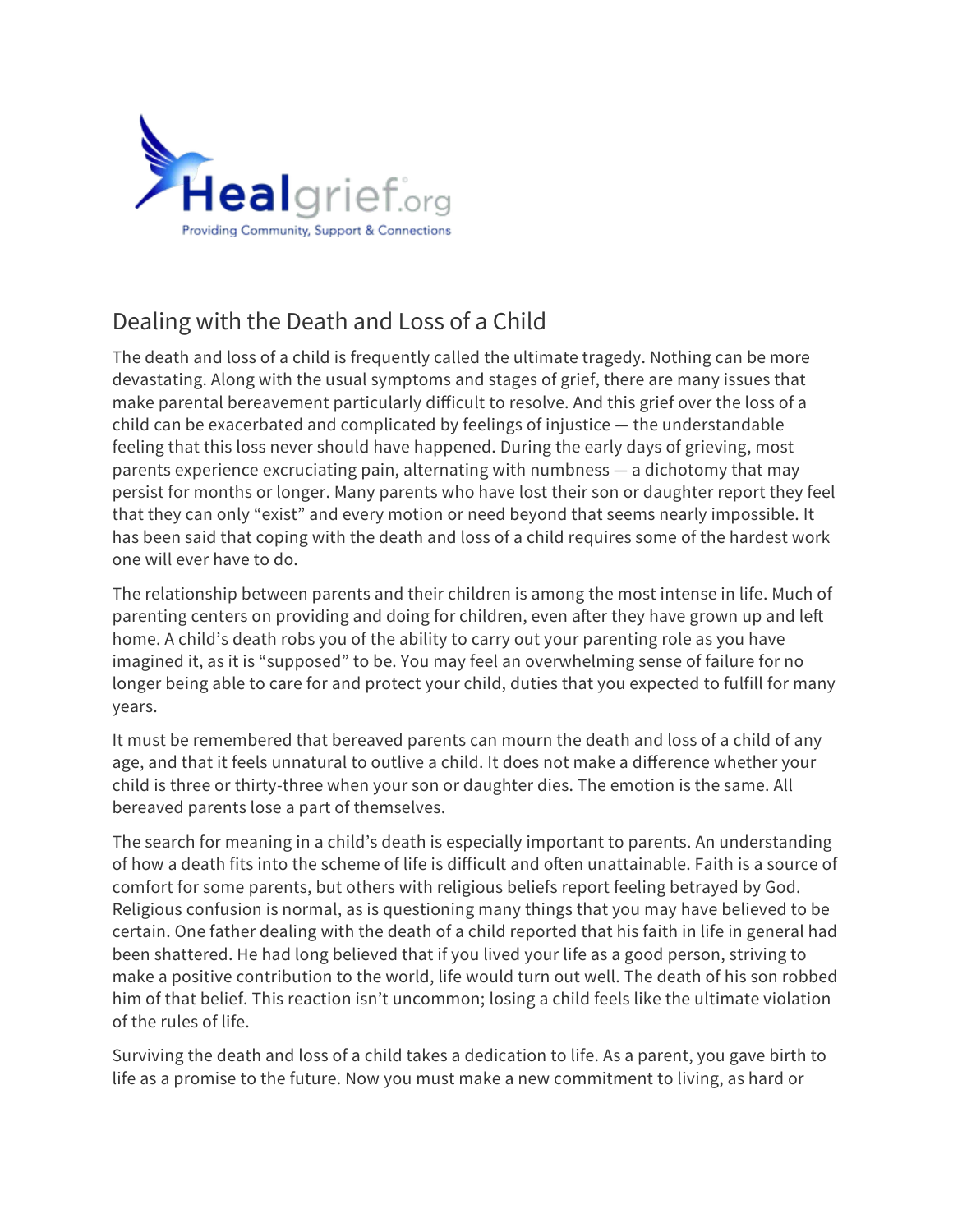impossible as it may seem right now. You will survive this; however, the experience may change you.

As mentioned in the main [Understanding Grief](https://healgrief.org/understanding-grief/) section, your grief will be individual and unique. How you grieve over the death and loss of a child and for how long will be different than for anyone else — you need to allow yourself to grieve in your own way.

Other topics that may be useful to you include the [Mourner's Bill of Rights](https://healgrief.org/the-mourners-bill-of-rights/), as well as Suffering [a Miscarriage or Losing a Child](https://healgrief.org/suffering-miscarriage-losing-child/) and the recommended readings to the right and the related links to the left.

### Common responses to a child's death

**Shock:** After the death and loss of a child you may initially feel numb, which is your mind's way of shielding you from the pain.

**Denial:** Your child can't be dead. You expect to see your son or daughter walk through the door, or to hear a cry on the baby monitor.

**Replay:** After the death and loss of a child your mind may center on the "what if's" as you play out scenarios in which your child could have been saved.

**Yearning:** Many parents report praying obsessively to have even five more minutes with their child so they can tell them how much they love them.

**Confusion:** After the death and loss of a child your memory may become clouded. You may find yourself driving and not remembering where you're going. Because your mind is trying to process such a huge shock, normal memory functions can be precluded, putting you in a "haze." You may at times even question your sanity, though you are not crazy. Your pain is affecting your emotional and psychological systems at an extreme level — a sense of being on overload is common.

**Guilt:** Guilt appears to be one of the most common responses to dealing with the death of a child. Parents often mentally replay their actions prior to the death and wonder what they may have done differently.

**Powerlessness:** In addition to feelings of guilt, parents often have a sense of powerlessness that is attributed to feeling that they were not able to protect their child from harm. **Anger:** Anger and frustration are also feelings reported by most parents and are common to

grief in general. If your child's death was accidental, these emotions may be intensified. You may also be angry that life seems to go on for others — as if nothing has happened.

**Loss of hope:** After the death and loss of a child you are grieving not only for your child, but also for the loss of your hopes, dreams and expectations for that child. Time will not necessarily provide relief from this aspect of grief. Parents often experience an upsurge of grief at the time they would have expected their child to start school, graduate, get married, etc. Parents are rarely prepared for these triggers and the wave of grief they bring. Be aware of these triggers, and allow yourself to grieve. This is a normal, appropriate and necessary part of the healing process.

## How the death of a child affects a marriage

Studies have shown that the death and loss of a child will not necessarily strengthen a marriage, and in fact the grief can sometimes lead to its demise. Each partner becomes deeply involved in his or her own grief and is often dissatisfied with the quality or depth of their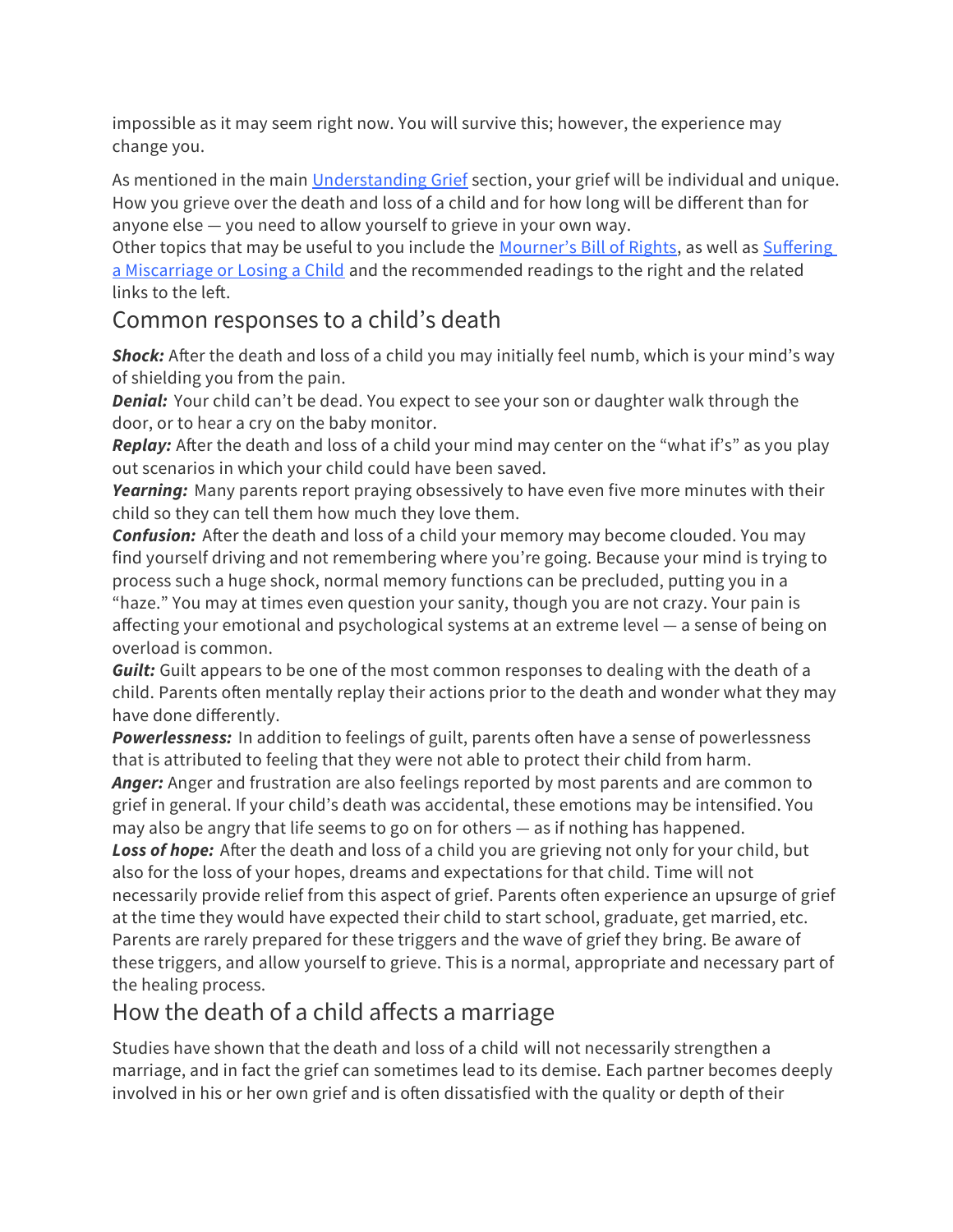spouse's grief. When coupled with the anger, frustration, guilt and blame that often surround a child's death, parental bereavement can be a time of extreme volatility in a marriage. It's extremely important that each spouse understands the importance of communication (sharing of feelings), and just as one should not judge themself for their reaction to the loss, they should not judge their spouse.

No two people grieve alike, so there is wide range of differences in the expression of grief. Any of these differences may cause spouses or partners to erroneously conclude that their mate has rejected them or feels "less." A bereaved couple may find it impossible to give comfort to each other when both are feeling an equal grief. Each partner may expect too much and receive too little. This unfortunate combination can create a chasm in a relationship, but it can be avoided if each accepts that you both are deeply hurt. Many of the reactions and stresses you are feeling result from your pain, not from something lacking in your relationship.

However, it is not true that most couples divorce after the loss of child. Recent studies offer some hope, showing that a much lower rate of divorces – only 12–16% — are related to the loss of a child. Perhaps with more of an understanding about grief, there will be even fewer.

## How surviving children are affected

One of the most difficult roles for a mother or father after the death and loss of a child is to continue being a parent to the surviving children. Parents must continue to function in the very role they are grieving — an enormous challenge. But the surviving child or children shouldn't feel that they are alone or have been set aside, as difficult as it may be to find the emotional reserves to support them. Parents have the difficult task of switching roles constantly, from being comforted to being the comforter, at a time when they have little ability to do so. Some parents swing to the other extreme and become extremely overprotective of their child, determined to keep them safe.

To learn more about how to support your surviving child/children during this challenging time, please visit the [Children and Grief](https://healgrief.org/helping-children-cope-deal-with-grief/) section. Children of all ages process grief differently. To ensure the healthy survival of your family, your children's needs must be addressed not only by you but other family members who may have greater emotional reserves at this time. Others can help you help your child; you are critical to their healing process, but not the sole provider of comfort.

## Pregnancy loss and infant death

When a baby dies before it is born or soon after birth, parents face a difficult emotional task: they must try to say goodbye to someone they had little chance to know. They must accept that a life has ended, even though it barely began. Just as with any death and loss of a child, you are likely to experience some of the more common symptoms of grief — you may go into shock or even deny that your baby has died. Depression, anger, frustration and other painful emotions are normal and to be expected. And even if you are normally a committed, caring person, you may find that you don't care about anything or anyone right now. As noted earlier, for many parents this time is simply one of existence and survival and very little more. There are two normal reactions to death that you will probably experience very acutely after losing a baby before or shortly after birth: anger and guilt. Because a baby's death seems so unnatural,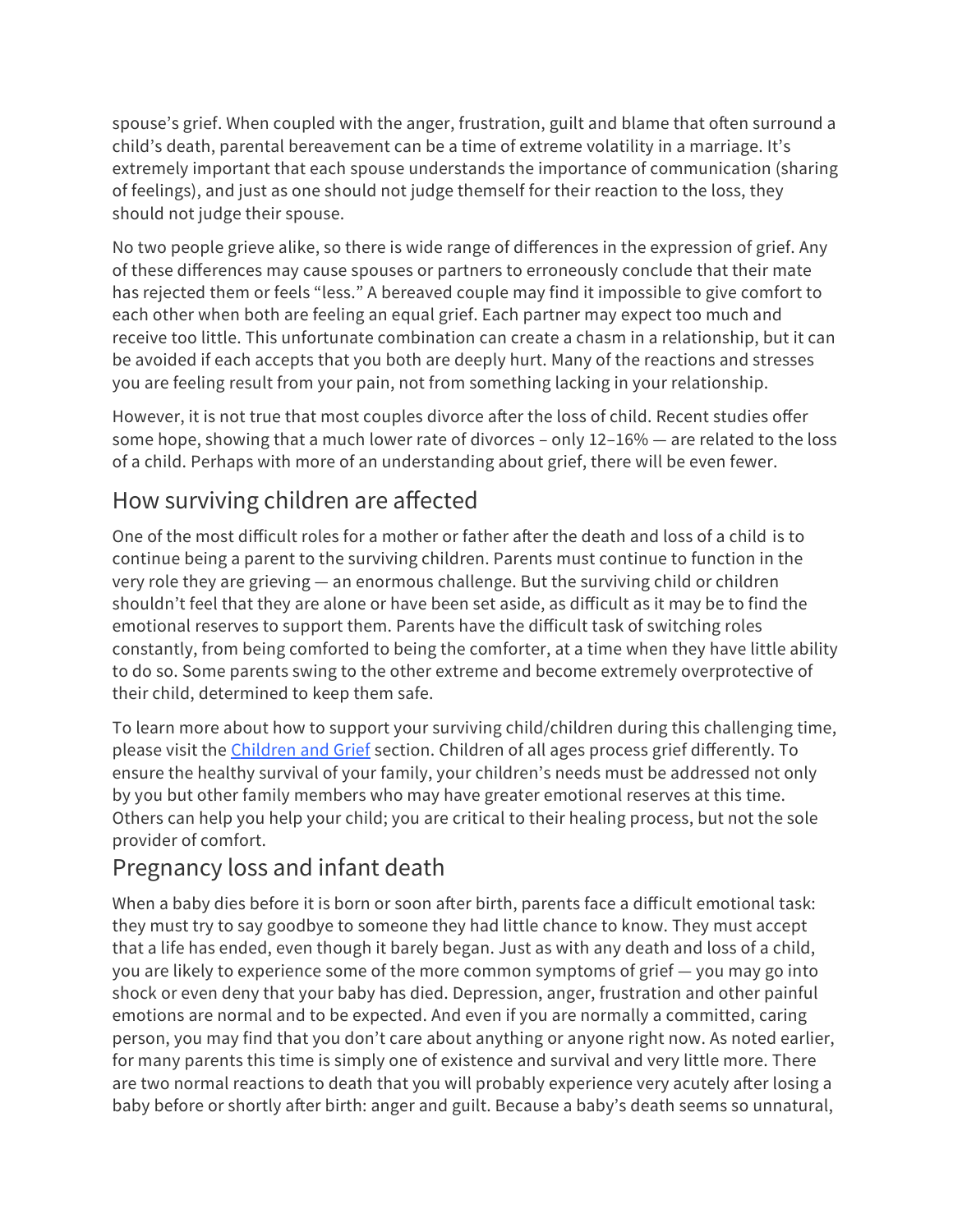there is an especially strong urge to blame someone. You may be very angry with your doctor, hospital or — if you are a believer — God.

Guilt is a common reaction to the death and loss of a child, and can be particularly acute for parents who lose an infant or an unborn baby. Parents of unborn babies who die often mistakenly blame themselves for the death. The mother may believe she harmed her baby. Both parents may tell themselves they should have sensed something was wrong and alerted their doctor. While this is a normal reaction and must be processed, eventually you must find compassion for yourself and realize that this was not your fault. You were not responsible. Knowing that it was not in your control has both an upside and a downside: you cannot blame yourself, but you may also have an increased sense of powerlessness. Getting through this is part of the process.

Many parents feel overcome by a tremendous sense of emptiness. Pregnancy brings with it a number of expectations, dreams and fantasies – you spend months planning not just the birth of your child, but also his or her life in all the years to come. Now, just as both parents are emotionally preparing to welcome a child into the world, you must instead accept the loss of both the baby and all of your expectations for their future.

For parents of infants, you will have a different set of triggers and potentially painful situations in the months following your baby's death. Your home may be filled with baby clothes, bottles and a crib. If you registered with any new mother websites or infant sites, subscribed to any magazines or registered for a shower, you are likely to receive coupons for baby food or formula and more in the mail. A baby magazine may show up as a trial subscription. Photographers may call and offer to take baby pictures. Just walking past the infant-wear department in a store may initiate tears of mourning.

After the death and loss of a child it may be difficult to resolve the grief you feel for the baby you lost. Even before you can accept your baby's death, you must accept his or her life — their existence as a person. Remember, no matter how brief your baby's life, you have just as much right to grieve as any other bereaved parent.

Published articles that may be useful include [Suffering a Miscarriage or Losing a Child](https://healgrief.org/suffering-miscarriage-losing-child/), [Coping](https://healgrief.org/coping-pregnancy-loss-infant-death/)  [with Pregnancy Loss and Infant Death](https://healgrief.org/coping-pregnancy-loss-infant-death/), In Honor of Pregnancy and Infant Loss Remembrance [Day.](https://healgrief.org/honor-pregnancy-infant-loss-remembrance-day/)

## Ways to cope with parental grief" open

In our Understanding Grief section, you can find a list of ways to cope with grief. Below, you'll find some ideas that are more closely related to parental grief after the death and loss of a child. The resolution of parental grief may seem like an overwhelming task, but it is possible. It's important to be both realistic and optimistic — you will never get over the death and loss of your child. But you will survive it, even as you are changed by it. You will never forget your child or his or her death. As you go through each holiday, each season, each happy and sad occasion that may trigger another wave of grief, you will gain greater strength and better tools for coping with the pain.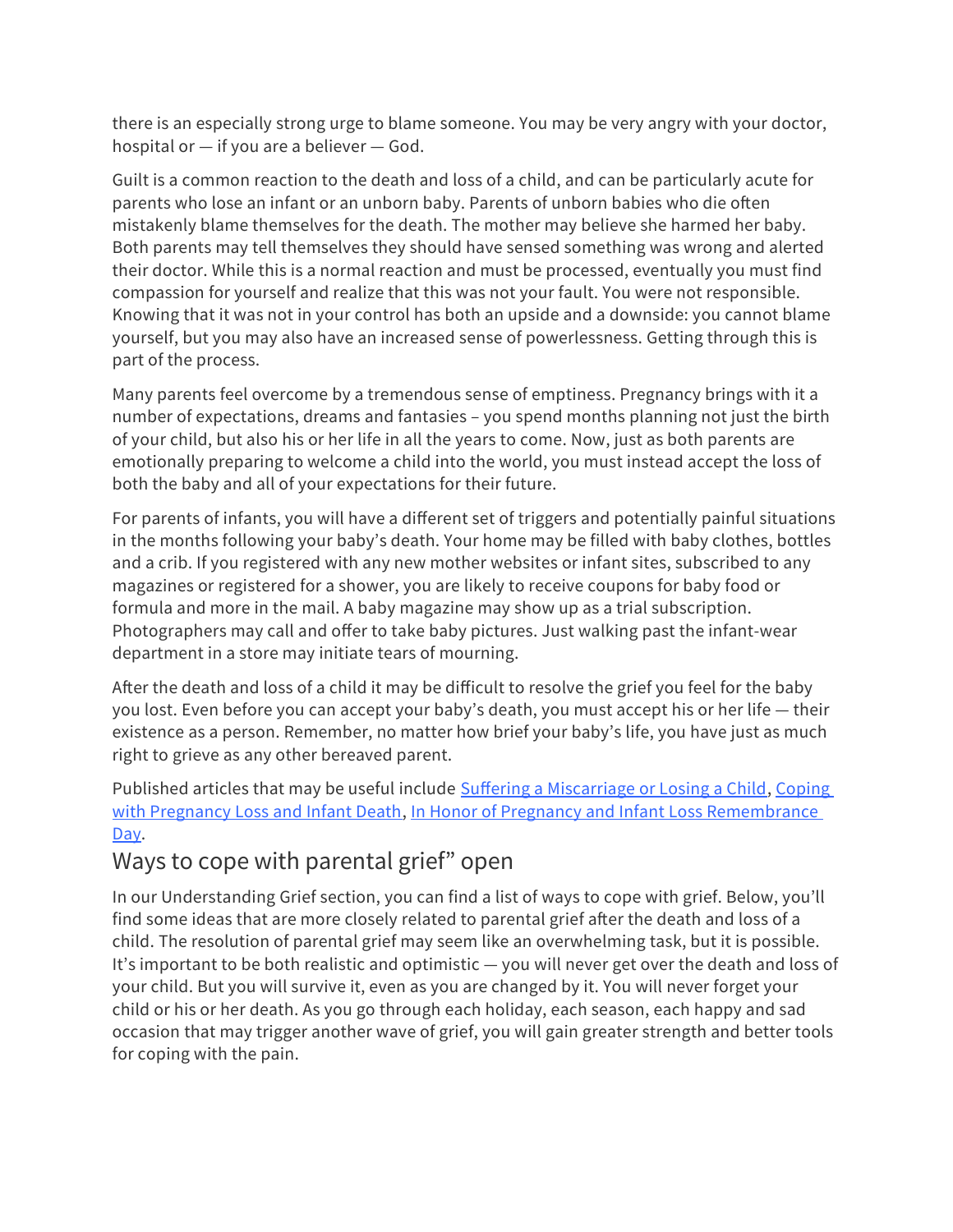**Don't hide from your guilt:** After the death and loss of a child you have feelings of guilt – which are common but not always present — confront and admit them. Examine the reality of how your child died and your actual intentions and actions at the time. You may see your actions or reactions in a more positive light. Forgive yourself for being imperfect — you did and continue to do the best that you can.

**Accept happiness:** After the death and loss of a child one of the major hurdles parents experience in their return to the world of the living is their inability to accept pleasure — or acknowledging that it even exists. But happiness or enjoyment is one of the most important survival tools, even if for just a moment in your grief. It's okay to laugh in the midst of tears, to smile at someone or something. You might feel that your laughter betrays your child's memory, but you need to know you are not abandoning your grieving by enjoying yourself. The only way to survive bereavement is to step away from it occasionally.

**Take small steps:** After the death and loss of a child it is important to break down the future into small increments, an hour or a day, and deal only with one portion at a time. Focus on tasks — feed the cat, do the laundry. These little bits of normalcy and focusing on the moment at hand will make grief more bearable.

**Remember the positive:** Focus on the positive events and experiences in the relationship you had with your child. At some point, consider making a journal of all the details you want to remember about your child's life. Review your family photographs and include some in your book. You may not feel ready to do this right away or you may take great comfort doing this in the early days — each person is individual in his or her needs.

**Let others know your needs:** After the death and loss of a child many people want to be supportive but are at a loss for what to do — they are unable to process this loss or know exactly what to say. Bereaved parents may have to be the ones to take the first step in reaching out to others. Let friends and family know your needs, and don't be afraid to ask for help. If you're afraid of running into someone who might say something about your child, ask a friend to do some shopping for you. Others could help you deal with daily tasks. Maybe you'd like someone to be available to listen to you or be around to ease your loneliness. Only you know what you need.

Surviving the death and loss of a child takes a dedication to life. As a parent, you gave birth to life as a promise to the future. Now you must make a new commitment to living, as hard or impossible as it may seem right now. You will survive this; however, the experience may change you.

[HealGrief.org](https://healgrief.org/)

Recommended Reading

[Empty Arms: Coping After Miscarriage, Stillbirth and Infant Death](http://www.amazon.com/Empty-Arms-Coping-Miscarriage-Stillbirth/dp/0960945660/ref=sr_1_1?ie=UTF8&qid=1336147353&sr=8-1) Sherokee Ilse [Free to Grieve: Healing and Encouragement for Those Who Have Suffered Miscarriage and](http://www.amazon.com/Free-Grieve-Encouragement-Miscarriage-Stillbirth/dp/0764228684/ref=sr_1_1?s=books&ie=UTF8&qid=1336147461&sr=1-1)  [Stillbirth](http://www.amazon.com/Free-Grieve-Encouragement-Miscarriage-Stillbirth/dp/0764228684/ref=sr_1_1?s=books&ie=UTF8&qid=1336147461&sr=1-1) Maureen Rank [When the Bough Breaks: Forever After the Death of a Son or Daughter](http://www.amazon.com/When-The-Bough-Breaks-Daughter/dp/0836252829/ref=sr_1_2?s=books&ie=UTF8&qid=1336147502&sr=1-2) Judith R. Bernstein, Ph.D.